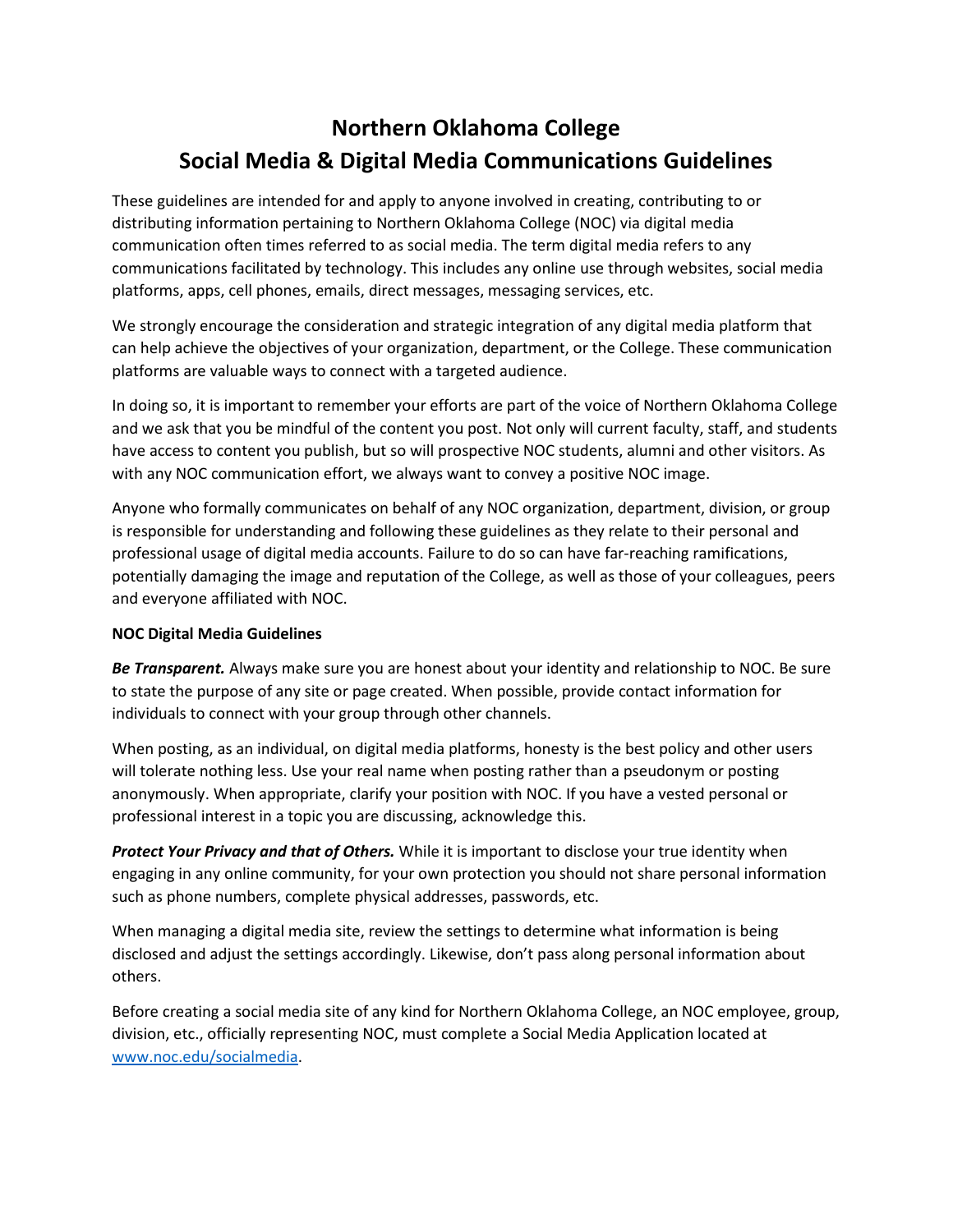*Protect your sites.* As with any www.noc.edu web page, it is your responsibility to protect every site for which you are responsible. Passwords should only be shared with those who are managing the site or are responsible for the overall effort. In all cases, more than one person, along with the NOC Webmaster should have access to make administrative changes to ensure a timely response to any needed action.

Sites, which use NOC copyrighted or trademarked material should adhere to the NOC Graphic Standards Guide at www.noc.edu/graphicstandards.

*Offer Value to Others.* Digital media initiatives should be created when there is an opportunity to share information and build relationships. Listen and engage to get to know the others who are there. Your level of participation will determine the level of success of your participation.

*It's a conversation.* Talk to your readers like you would talk to real people in professional situations. It's okay for your comments to reflect your own personality and to say what is on your mind. Try to engage with questions or content that are open-ended, invite response and encourage comments. You can also broaden the conversation by citing others who are posting about the same topic and allowing your content to be shared or syndicated. Make sure you post in ways that easily enable sharing.

*Respect Others.* Treat others as you would like to be treated. Keep in mind everyone is entitled to his or her opinion and spirited debate can be a good thing. Always maintain a level of respect for others and their viewpoints. Resist the temptation to make fun of people even if it would get you a laugh or you feel they might deserve it. When disagreeing with opinions of others, be polite. NOC is known for its friendliness and this should be reflected in our online efforts just as it is in our personal interactions.

*Keep Your Engagement Clean and Tasteful.* Do not post offensive, obscene, racist, homophobic, sexist or sexually explicit language or photos. This type of content will not be tolerated and will be dealt with according to applicable NOC policies. As the administrator or manager of a site or page, it is your responsibility to ensure such content is removed immediately.

*Adhere to Legal or Regulatory Requirements.* Never share proprietary or confidential information or comment on anything related to legal matters without the appropriate approval. Please be familiar with NOC policies and procedures as well as FERPA limitations.

*Do not speak or state a position on behalf of the College without prior approval.* As a state–funded college, NOC cannot take a position on a variety of topics (i.e. political candidates, elections, etc.) and employees of the college are prohibited from stating any position on behalf of the college without prior approval.

*No Alcohol or Drugs Allowed,* The NOC alcohol and drug policy still applies online. Do not post content or images involving the use of these substances.

*Admit Mistakes*. If you make a mistake, admit it. Be upfront and be quick with your correction. If you're making changes to a post to correct an earlier post be clear that you have done so.

*Create Some Excitement.* Your audience is inundated with information every day. Give them a reason to follow or engage with you.

*When in Doubt, Don't Post.* If you are concerned whether posting something is appropriate, go with your gut feeling and don't post the content. Take a minute to review these guidelines again and modify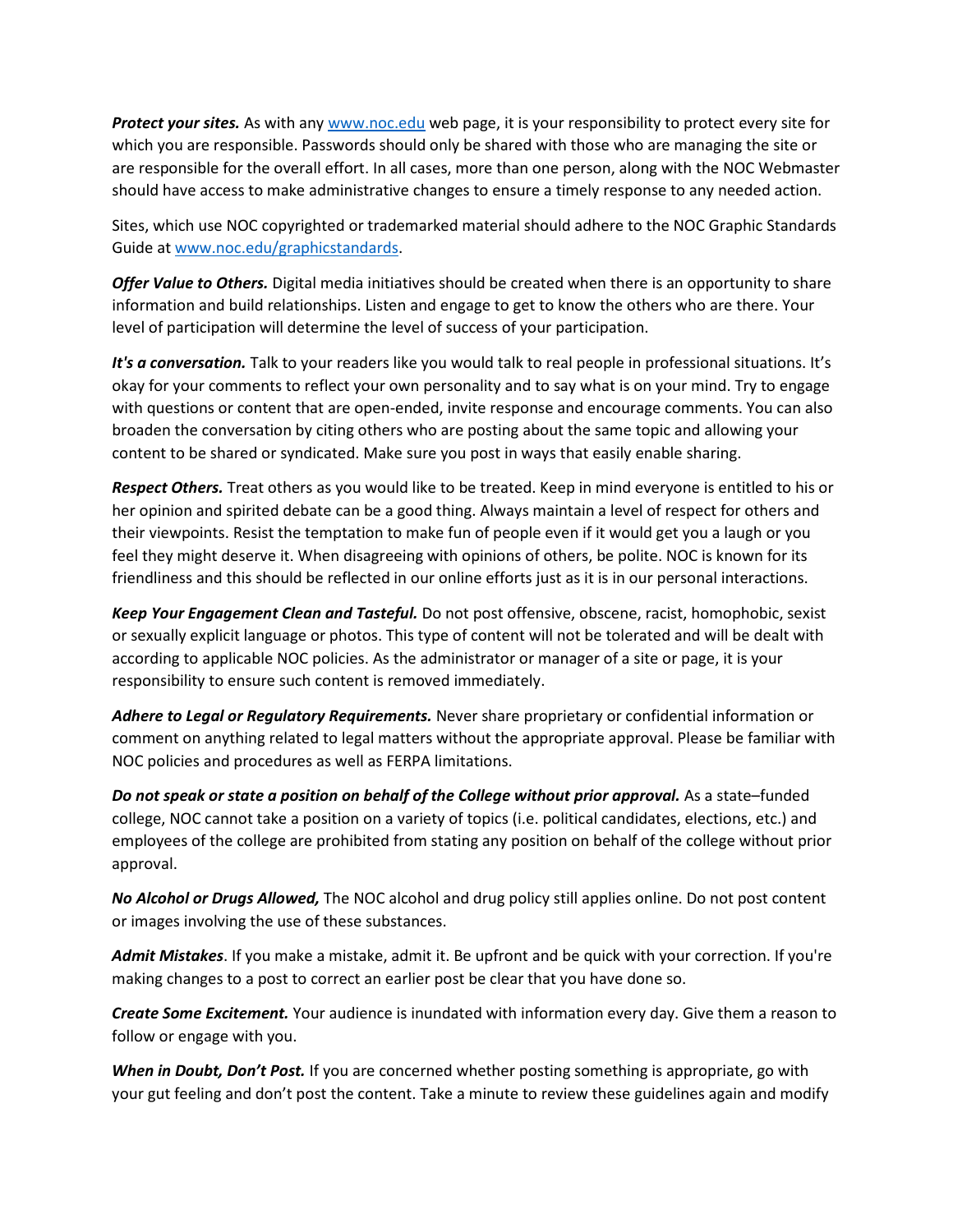your approach accordingly. If you're still unsure, you might want to discuss your concerns with someone in authority. Ultimately, what you publish is yours, as is the responsibility.

#### **Individual Guidelines**

There may be times when additional guidelines need to be created for specific efforts. These should not supersede College guidelines.

**The Northern Oklahoma College social media sites were created as a place for discussions and updates about NOC. We encourage the expression of opinions and discussions of those topics, which surround our great Institution.**

# **Northern Oklahoma College reserves the right to moderate any and all comments. Comments will be removed if they meet any of the following criteria:**

- Profanity, hate speech, and offensive or inappropriate language.
- Personal attacks on other users or Northern Oklahoma College faculty, staff or students.
- Posts containing illegal activity, commercial, political or fund raising solicitations, spam, or copyright/trademark infringement.
- Posts containing advertisements or solicitations, including NOC themed products, will be deleted.
- Off-topic posts inappropriate for this forum.

Northern Oklahoma College reserves the right, at its discretion, to remove any post or to revoke a user's privilege to post to its page.

Comments posted by others do not reflect the opinions of Northern Oklahoma College.

This policy is subject to change at the discretion of Northern Oklahoma College.

#### **Disclaimer on Social Media**

Northern Oklahoma College is not responsible for the content posted by members of this community or the accuracy of such content. The views expressed on those sites do not necessarily reflect those of Northern Oklahoma College, its faculty, staff or students site administrators reserve the right to modify or remove the Guidelines, Terms of Use or any other portion any time.

## **Management of Your Efforts**

Every digital media platform should be part of an overarching effort, beyond simply sharing information. Let the following guide you in these efforts:

*Identify the purpose* – Your creation of any site or engagement on any site should have an identified purpose. The information you provide should be unique and specifically support the stated objectives of your group. Strive to be a valuable resource to your audience by providing important information not easily obtainable elsewhere.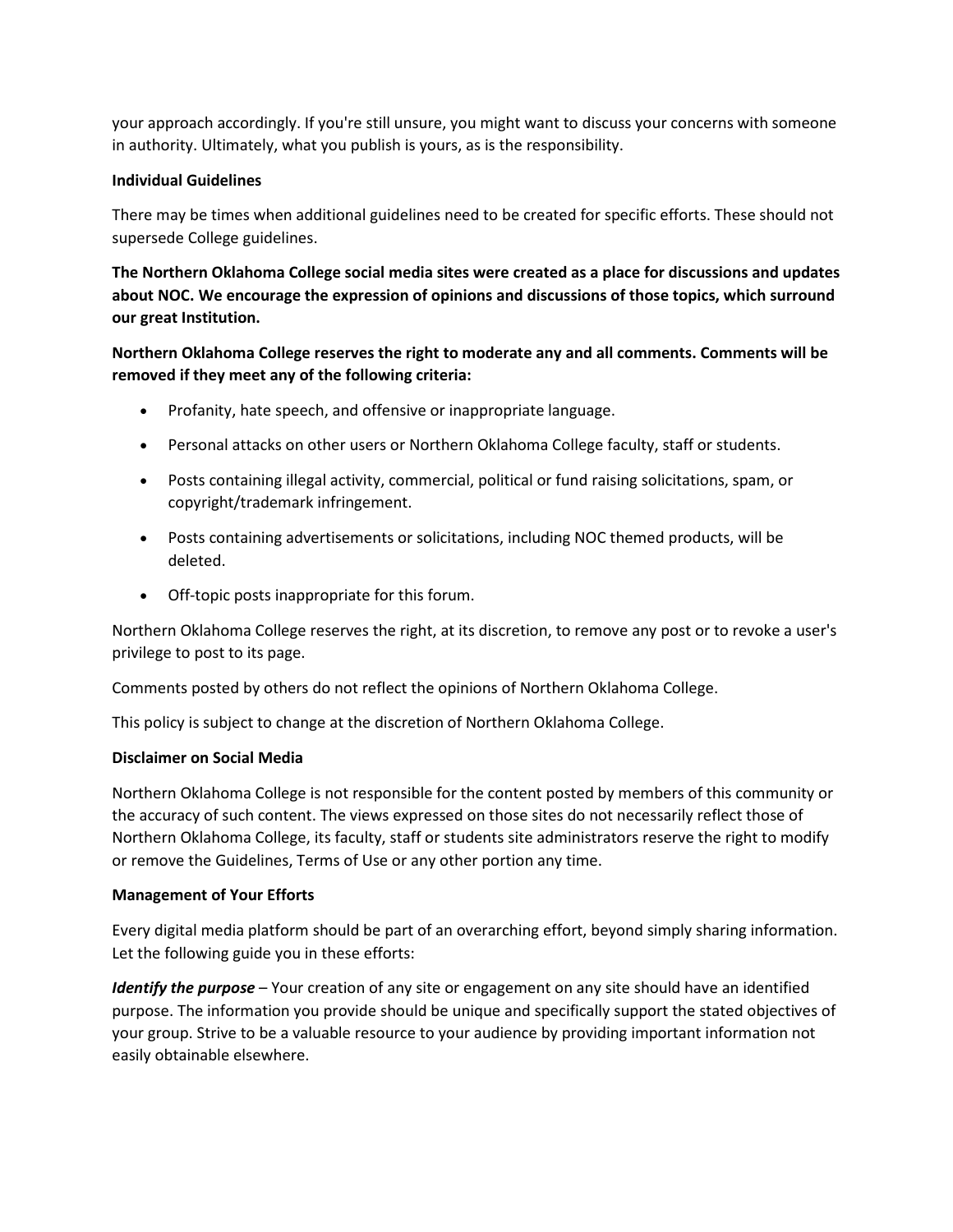*Have a plan* – Creating an online presence takes time and dedication. Make sure you have a plan and follow it for the most effective use of your time and to achieve your objectives.

*Stay up to date* – These guidelines will change from time to time as new technology is utilized and best practices are determined.

*Designate responsibilities* – Social platforms open a portal for others to communicate with you. You must be prepared to respond to these posts as well as proactively engage with your audience to maximize the impact of your online efforts. Each social site, page or account for your group should have a member of your department, organization or group designated as a manager/administrator, as well as a succession plan should that person leave. These responsibilities should be reviewed on an annual basis to ensure adequate coverage. Inactive accounts or sites can have a detrimental impact on your group's efforts and image. They should be removed immediately.

#### **Hashtag Usage and Recommendations**

Hashtags have taken over social media platforms in the last few years, originating on Twitter but slowly making their way to Instagram and Facebook. Hashtags allow users to easily find messages, conversations, posts and content with a similar theme all in one place. Anyone can create a hashtag quickly and easily, but there are some key factors in making your hashtag successful.

- *Make it short and sweet.* A hashtag can be whatever you want it to be, but it's best to keep them short, simple, and easy to understand. For example, consistently using #N\_O\_C rather than #NorthernOklahomaCollege keeps posts short and simple while still making the concept easy to understand.
- *Do not use punctuation in hashtags.* Punctuation marks and spaces will put an end to your hashtag, so make sure to spell out words like "and," and don't use periods, exclamation points or question marks unless they are at the very end of your hashtag (i.e. #N\_O\_C!).
- **Below is a list of commonly used college hashtags:** #N\_O\_C #Northern #MAVS #JETS #NOCOSUgateway #MAVSbaseball, #MAVSsoftball, #MAVScheer, #MAVSsoccer #JETSbaseball, #JETSsoftball, #JETScheer

## **Application for Social Media Pages**

Northern Oklahoma College faculty, groups, departments, divisions, programs, entities, etc. wishing to create an official social media page representing Northern Oklahoma College must seek approval by registering the page at [www.noc.edu/socialmedia.](http://www.noc.edu/socialmedia) Approved pages and their administrators will then be subject to follow all the above Digital Media Guidelines.

All officially recognized social media pages will be publicly listed by the College in a directory on the NOC Social Media webpage.